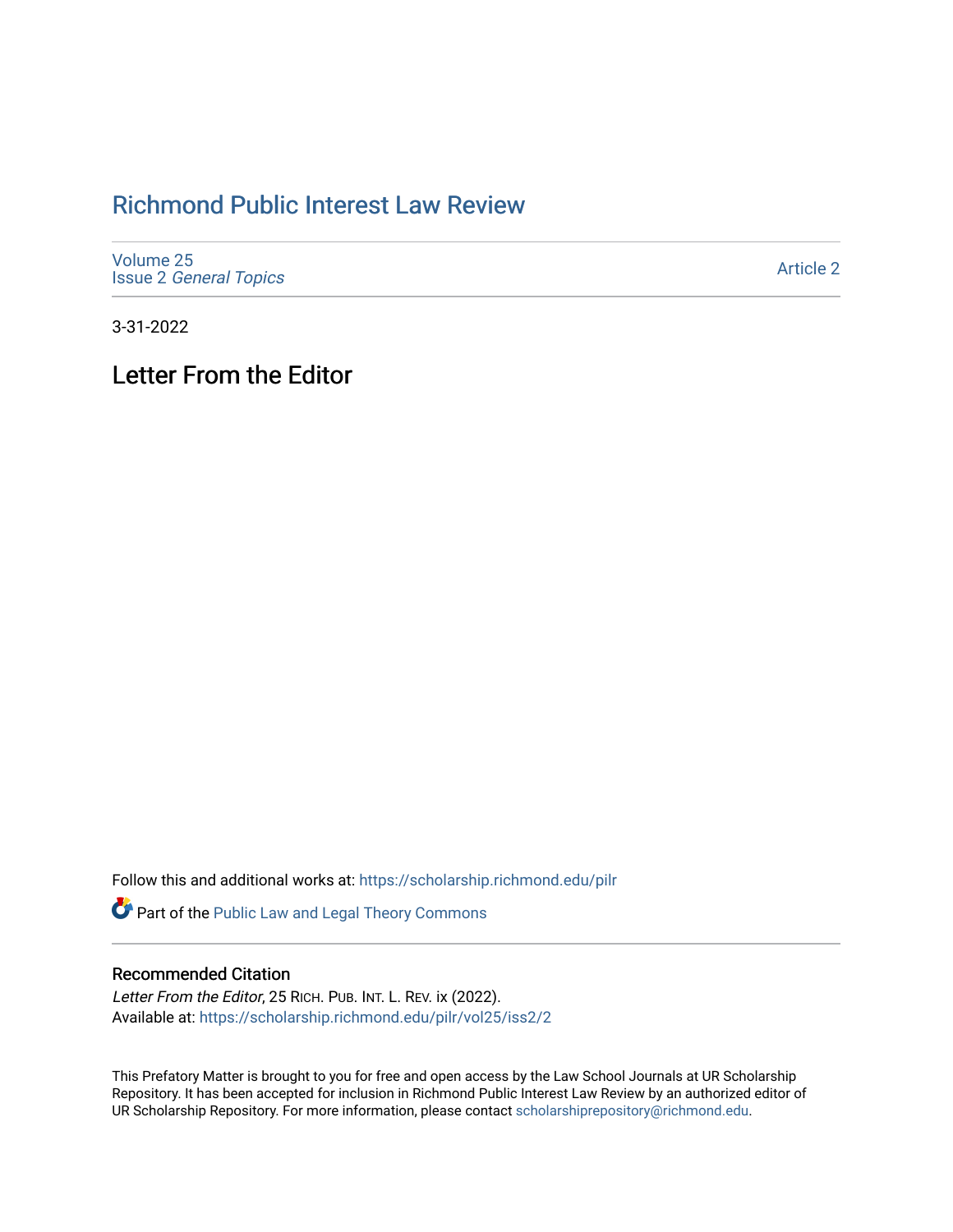## LETTER FROM THE EDITOR

*Elizabeth F. Richer*